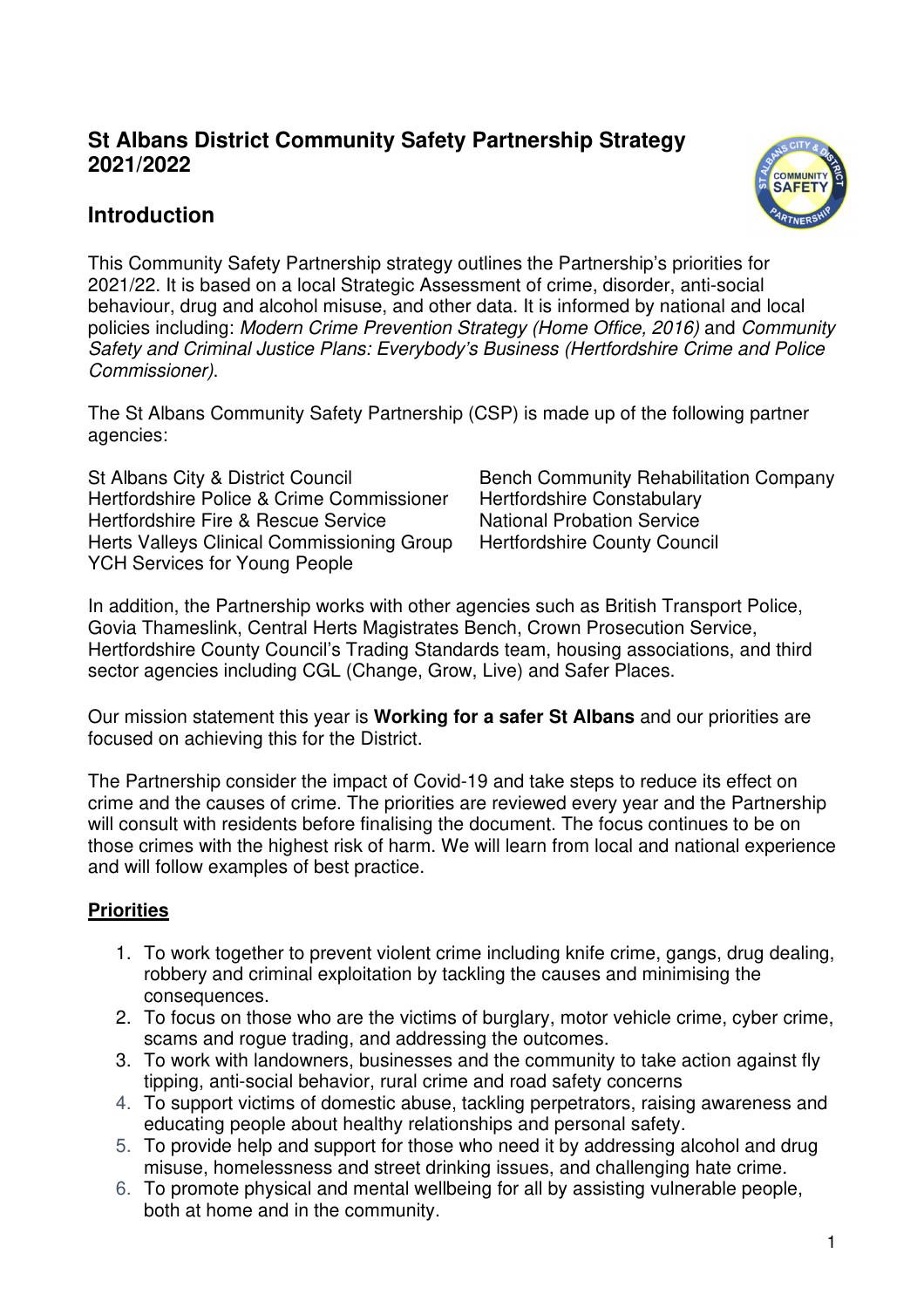### **Hertfordshire Fire & Rescue Performance Summary: April 2020 to December 2020**

|                      | <b>Deliberate Fires</b> | <b>Primary Fires</b>  | <b>Fire Injuries</b> |
|----------------------|-------------------------|-----------------------|----------------------|
| <b>Hertfordshire</b> | $-10\%$ (955 to 859)    | $-16\%$ (1067 to 895) | $-41\%$ (56 to 33)   |
| <b>St Albans</b>     | $+9\%$ (82 to 89)       | $-10\%$ (123 to 111)  | Risen 3 to 4         |

The table below shows a summary of the Partnership's performance against crime types in the first 3 quarters of the year and compares it to the same period last year.

|                                                           |                     | <b>CRIME</b>   |                      |             |
|-----------------------------------------------------------|---------------------|----------------|----------------------|-------------|
| <b>CRIMES</b> Year To Date                                | <b>This</b><br>Year | Last<br>Year   | Change               | %<br>Change |
| <b>ALL CRIME</b>                                          | 6198                | 6943           | $-745$               | $-10.7%$    |
| <b>E ARSON AND CRIMINAL DAMAGE</b>                        | 625                 | 737            | $-112$               | $-15.2%$    |
| ⊡<br>· ARSON                                              | 20                  | 16             | $\blacktriangleleft$ | 25.0%       |
| $\Box$<br>• CRIMINAL DAMAGE                               | 605                 | 721            | $-116$               | $-16.1%$    |
| <b>E BURGLARY</b>                                         | 327                 | 530            | $-203$               | $-38.3%$    |
| $\boxplus$<br>. BURGLARY - BUSINESS AND COMMUNITY         | 109                 | 165            | -56                  | $-33.9%$    |
| 田<br>· BURGLARY - RESIDENTIAL                             | 218                 | 365            | $-147$               | -40.3%      |
| <b>E VEHICLE OFFENCES</b>                                 | 662                 | 808            | $-146$               | $-18.1%$    |
| ⊞<br>• AGGRAVATED VEHICLE TAKING                          | 11                  | $\overline{3}$ | 8                    | 266.7%      |
| $\boxplus$<br>. INTERFERING WITH A MOTOR VEHICLE          | 137                 | 140            | -3                   | $-2.1%$     |
| $\boxplus$<br>• THEFT FROM A VEHICLE                      | 391                 | 456            | $-65$                | $-14.3%$    |
| $\overline{E}$<br>• THEFT OR UNAUTH TAKING OF A MOTOR VEH | 123                 | 209            | -86                  | 41.1%       |
| <b>E POSSESSION OF WEAPONS</b>                            | 43                  | 63             | -20                  | $-31.7%$    |
| E<br>• POSSESSION OF WEAPONS                              | 43                  | 63             | $-20$                | $-31.7%$    |
| O POSSESS OF ARTICLE WITH BLADE OR POINT                  | 19                  | 26             | $-7$                 | $-26.9%$    |
| O POSSE SSION OF FIRE ARMS OFFENCES                       | 6                   | $\overline{9}$ | $-3$                 | $-33.3%$    |
| O POSSESSION OF FIREARMS WITH INTENT                      | 1                   | 1              | $\bullet$            | 0.0%        |
| O POSSESSION OF OTHER WEAPONS                             | 17                  | 27             | -10                  | $-37.0%$    |
| <b>E VIOLENCE AGAINST THE PERSON</b>                      | 2053                | 2028           | 25                   | 1.2%        |
| 田<br>· STALKING AND HARASSMENT                            | 516                 | 399            | 117                  | 29.3%       |
| $\boxplus$<br>. VIOLENCE WITH INJURY                      | 599                 | 656            | -57                  | $-8.7%$     |
| 囝<br>. VIOLENCE WITHOUT INJURY                            | 938                 | 973            | -35                  | $-3.6%$     |
| <b>DOMESTIC ABUSE (Crimes With DA Flag Attached)</b>      | 941                 | 858            | 83                   | 9.7%        |
| <b>E PUBLIC ORDER OFFENCES</b>                            | 474                 | 444            | 30                   | 6.8%        |
| $\boxplus$<br>• OTHER OFFENCES PUBLIC ORDER               | 71                  | 80             | $-9$                 | $-11.3%$    |
| $\overline{E}$<br>. PUBLIC FEAR, ALARM OR DISTRESS        | 351                 | 312            | 39                   | 12.5%       |
| $\overline{E}$<br>. RACE OR RELIGIOUS AGG PUBLIC FEAR     | 51                  | 51             | $\bf{0}$             | 0.0%        |
| $\mathbf{E}$<br>• VIOLENT DISORDER                        | 1                   | $\mathbf{1}$   | $\bullet$            | 0.0%        |
| <b>E DRUG OFFENCES</b>                                    | 254                 | 179            | 75                   | 41.9%       |
| ⊡<br>• POSSESSION OF DRUGS                                | 228                 | 159            | 69                   | 43.4%       |
| 面<br><b>• TRAFFICKING OF DRUGS</b>                        | 26                  | 20             | 6                    | 30.0%       |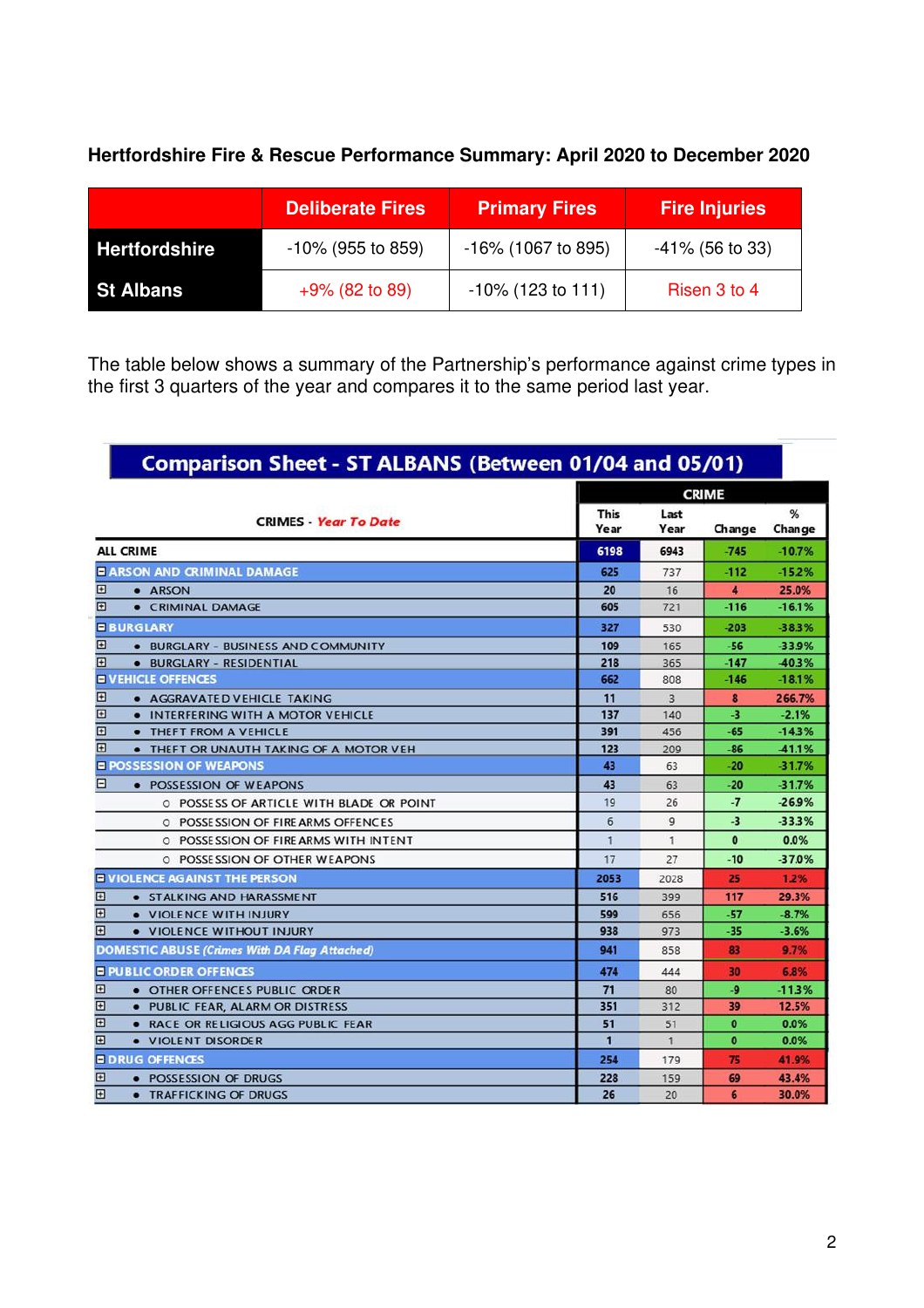# **How the Partnership plans to deliver the 2021/22 priorities.**

|                | <b>Priorities</b>                                                                                                                                                                                                                                                                                                                                                                                                                                                                                                                                                                                                                                                            |  |
|----------------|------------------------------------------------------------------------------------------------------------------------------------------------------------------------------------------------------------------------------------------------------------------------------------------------------------------------------------------------------------------------------------------------------------------------------------------------------------------------------------------------------------------------------------------------------------------------------------------------------------------------------------------------------------------------------|--|
|                | The partnership has used all available information and data available to its members,<br>including a detailed risk matrix system to inform and set its priorities for 2021/22.                                                                                                                                                                                                                                                                                                                                                                                                                                                                                               |  |
| $\mathbf{1}$   | To work together to prevent violent crime including knife crime, gangs, drug dealing,<br>robbery and criminal exploitation by tackling the causes and minimising the<br>consequences.                                                                                                                                                                                                                                                                                                                                                                                                                                                                                        |  |
|                | All crime in the District, like the country, has seen a decrease of around 10% year<br>on year. This is largely attributable to the lockdown restrictions in the spring and<br>autumn when people were unable to go out. Offences within "the possession of a<br>weapon" category are significantly down on the previous year, and the CSP wants<br>to continue the work started in 2020. The biannual focus on knife crime via<br>Operation Sceptre will go ahead in March and September 2021 and the Police will<br>be working with Trading Standards to carry out more test purchasing on knives and<br>giving improved guidance to those businesses which fail the test. |  |
|                | Growing Against Violence sessions and specific knife crime programmes will be<br>targeted to those pupils most at risk of becoming involved in violent crime. The<br>Partnership supports Hertfordshire's Serious Violent Crime Strategy the aims of<br>which include the reduction of the number of people carrying and using knives, early<br>intervention to stop people becoming involved in gangs, support for those already<br>involved in serious violence and robust enforcement where necessary. The<br>Partnership will raise awareness of all the initiatives around violent crime.                                                                               |  |
|                | The new No More project, which is a replacement for the St Giles SOS project, will<br>work with young people who have been identified by professionals as needing<br>specific intense support to stop them becoming involved in knife crime and other<br>serious criminality.                                                                                                                                                                                                                                                                                                                                                                                                |  |
|                | The Safer Neighbourhood Team (SNT) will concentrate on tackling the supply of<br>illegal drugs in the District and will work with Operation Scorpion to execute<br>warrants at properties where intelligence indicates dealing is taking place. The<br>Community Protection team will collaborate with the Police to serve closure orders<br>on premises associated with drugs misuse.                                                                                                                                                                                                                                                                                       |  |
|                | Working with cross border partners, the Police will persist is disrupting drugs supply<br>and in pursuing those involved in County Lines to keep children and vulnerable<br>adults safe.                                                                                                                                                                                                                                                                                                                                                                                                                                                                                     |  |
|                | Proactive policing will continue with plain clothes, as well as uniformed officers,<br>regularly patrolling public areas to prevent robberies and pick pocketing and officers<br>will investigate any such offences promptly and robustly.                                                                                                                                                                                                                                                                                                                                                                                                                                   |  |
| 2 <sup>2</sup> | To focus on those who are the victims of burglary, motor vehicle crime, cyber crime,<br>scams and rogue trading and addressing the outcomes.                                                                                                                                                                                                                                                                                                                                                                                                                                                                                                                                 |  |
|                | The Partnership will reinstate community engagement events when it is safe to do<br>so – this is an effective way to disseminate crime prevention advice. The Police will                                                                                                                                                                                                                                                                                                                                                                                                                                                                                                    |  |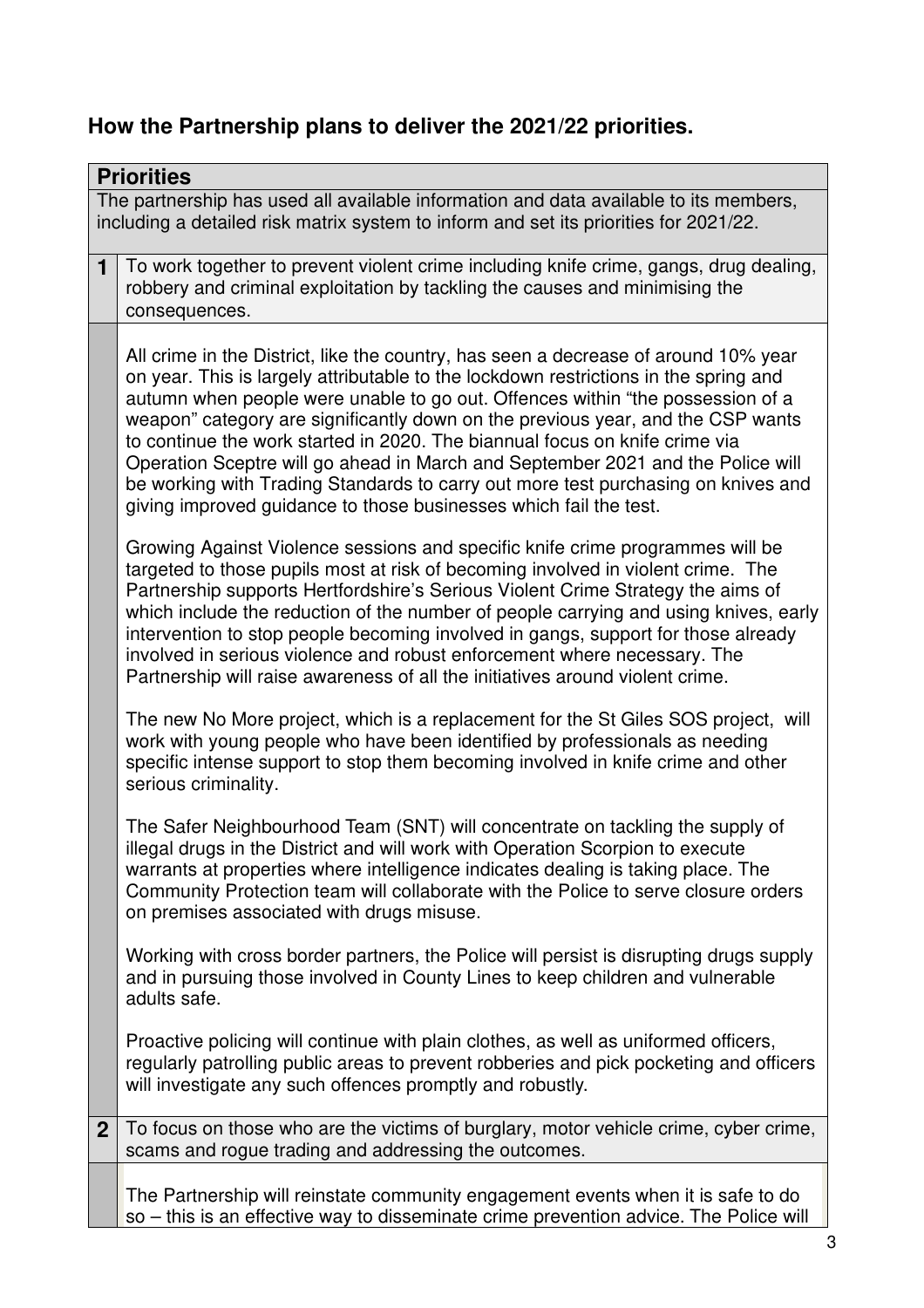|   | also encourage residents to sign up for the Online Watch Link (OWL) messaging<br>service which keeps people informed of what's going on locally. Operation Scorpion<br>concentrates on burglary and involves police officers undertaking proactive patrols<br>throughout the District to disrupt potential break ins. Burglary will remain a key focus<br>area for the Police because of the impact it can have on the victim.<br>Thefts from motor vehicle have declined this year. The Partnership will promote the<br>"if you leave something on show, expect it go" message throughout the year and<br>continue to remind residents to ensure that unattended vehicles are always locked<br>and keys are kept securely away from the vehicle.                                                                                                                                                                          |
|---|----------------------------------------------------------------------------------------------------------------------------------------------------------------------------------------------------------------------------------------------------------------------------------------------------------------------------------------------------------------------------------------------------------------------------------------------------------------------------------------------------------------------------------------------------------------------------------------------------------------------------------------------------------------------------------------------------------------------------------------------------------------------------------------------------------------------------------------------------------------------------------------------------------------------------|
|   | The Partnership will investigate new ways of ensuring that older people are<br>educated about scams and cyber crime – if something sounds too good to be true, it<br>usually is. New leaflets are available from partners and banks which help people to<br>guard against scams and fraud. The very popular free digital courses run in<br>conjunction with Oaklands will resume, giving people the opportunity to learn how to<br>keep safe online.                                                                                                                                                                                                                                                                                                                                                                                                                                                                       |
|   | The Priority Setting Forums held quarterly in London Colney, Harpenden and St<br>Albans, determine the main local issues. Ward Councillors, Neighbourhood Watch<br>members and residents meet to discuss and set the priorities for each area for the<br>next 4 months. The priorities must be evidence based.                                                                                                                                                                                                                                                                                                                                                                                                                                                                                                                                                                                                             |
| 3 | To work with landowners, businesses and the community to take action against fly<br>tipping, anti-social behavior, rural crime and road safety concerns.                                                                                                                                                                                                                                                                                                                                                                                                                                                                                                                                                                                                                                                                                                                                                                   |
|   | The Fire Service will actively target areas of St Albans District to carry out regular<br>vigilance checks to identify possible fire risks and areas targeted by arson. The<br>CSP will continue to raise awareness of flytipping in the District and remind<br>householders of their duty of care to dispose of waste responsibly. The Council's<br>Enforcement Officers are committed to investigating fly tipping offences and to<br>prosecuting where necessary. The Partnership liaises closely with the Herts<br>Flytipping Group and has agreed to share intelligence with the Environment<br>Agency. Road stops will be conducted with the Police and Trading Standards to<br>ensure that waste is not dumped illegally and ensure traders have the correct waste<br>carriers' licences. The Council's waste management team coordinates with the<br>contractor to minimise graffiti and littering in the District |
|   | The Partnership will work to reduce anti-social behaviour in neighbourhoods using<br>all powers at its disposal. This includes warning letters, mediation, injunctions,<br>closure orders and ultimately possession proceedings.                                                                                                                                                                                                                                                                                                                                                                                                                                                                                                                                                                                                                                                                                           |
|   | Herts Constabulary has a policing drone team and St Albans is the county lead in<br>this area. Local officers have been trained to deploy drones in order to detect and<br>deter rural crime, environmental and wildlife crime.                                                                                                                                                                                                                                                                                                                                                                                                                                                                                                                                                                                                                                                                                            |
|   | Working alongside the road safety and sustainable travel team at Hertfordshire<br>County Council, the Partnership will support the road safety and walking to school<br>weeks during the year and promote healthier, safer and greener journeys. The CSP<br>will promote cycle marking events and will liaise with British Transport Police to<br>reduce cycle thefts at stations. The Fire Service will collaborate with local colleges<br>to provide virtual educational safety talks around arson and driver safety.                                                                                                                                                                                                                                                                                                                                                                                                    |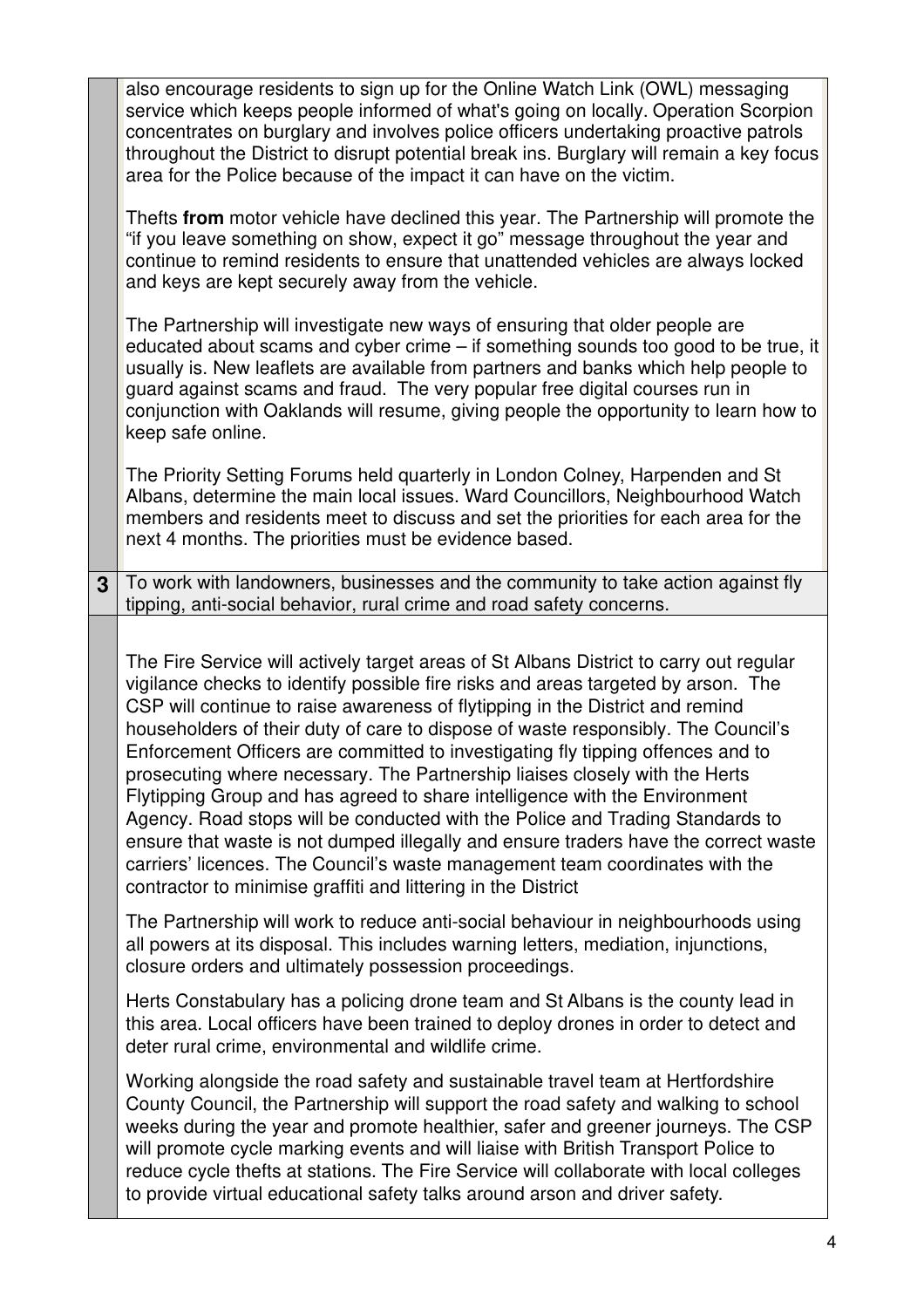|                         | The Drive Home Safely for Christmas campaign will remind drivers of the dangers<br>of drink/drug driving, the use of mobile phones when driving as well as speeding.<br>The Partnership recognises that speeding on "rat runs" is of great concern to<br>residents and will monitor the Speed Indicator Devices throughout the District.                                                                                                                                                                                                                                                                                                                                               |
|-------------------------|----------------------------------------------------------------------------------------------------------------------------------------------------------------------------------------------------------------------------------------------------------------------------------------------------------------------------------------------------------------------------------------------------------------------------------------------------------------------------------------------------------------------------------------------------------------------------------------------------------------------------------------------------------------------------------------|
| $\overline{\mathbf{4}}$ | To support victims of domestic abuse, tackling perpetrators, raising awareness and<br>educating people around healthy relationships and personal safety.                                                                                                                                                                                                                                                                                                                                                                                                                                                                                                                               |
|                         | The Partnership will continue to prioritise Domestic Abuse (DA) as St Albans District<br>still reports a large number of incidents. The Community Protection Team will attend<br>the bi monthly Multi Agency Risk Assessment Conference (MARAC) meetings to<br>review serious cases. Medium risk cases will be referred to Independent Domestic<br>Violence Advisors (IDVA) for guidance and support. The Council's team will work<br>with the Police and the Fire Service to protect those at risk by installing fire proof<br>letterboxes, additional lighting and other security measures.                                                                                          |
|                         | The Council will tackle perpetrators by taking possession action against Council<br>tenancies and will liaise with the Police to prosecute offenders in order to keep<br>families safe.                                                                                                                                                                                                                                                                                                                                                                                                                                                                                                |
|                         | The Partnership will examine domestic homicide reviews (DHR) from other areas of<br>the County and will implement the recommendations to ensure that lessons are<br>learnt.                                                                                                                                                                                                                                                                                                                                                                                                                                                                                                            |
|                         | The Council has appointed a lead champion on domestic abuse who is trained to<br>advise Council staff on all DA issues. Training will be regularly reviewed for front<br>line staff and council contractors who deal with council tenancies. Domestic abuse<br>literature will be available in our communities through leaflets and posters in places<br>of high visibility and at a variety of events throughout the year. Additional training<br>will be given to local GP surgeries and other professionals who request it. The<br>Partnership will promote DA awareness week in November 2021 and will continue<br>to support the Herts Domestic Abuse Helpline wherever possible. |
|                         | The Council will fund Herts Young Homeless to provide a 'Healthy Relationships'<br>course, "Your Voice Your Choice" to Y8 and Y9 pupils for those schools who have<br>requested it. The course teaches young people the key elements of a healthy<br>relationship, how to recognise a toxic relationship, and about giving consent.                                                                                                                                                                                                                                                                                                                                                    |
|                         | The Council will fund the popular drama production on Child Sexual Exploitation<br>(CSE) called 'Chelsea's Choice' to Year 9 students in 10 secondary schools in St<br>Albans and Harpenden. The productions are being supported by YCH Services for<br>Young People which will give students the opportunity to disclose, share and<br>discuss information, following the production.                                                                                                                                                                                                                                                                                                 |
|                         | The Council operates a CCTV system in the city centre to enhance public safety. It<br>also has a number of mobile cameras which can be moved around the District to<br>monitor areas of crime or anti-social behaviour.                                                                                                                                                                                                                                                                                                                                                                                                                                                                |
|                         | The CSP will work together to support victims of sexual assault, modern slavery and<br>human trafficking so that they can get the help they need to restart their lives. The<br>Council is piloting a process whereby designated Officers make National Referral<br>Mechanism referrals on behalf of non statutory agencies.                                                                                                                                                                                                                                                                                                                                                           |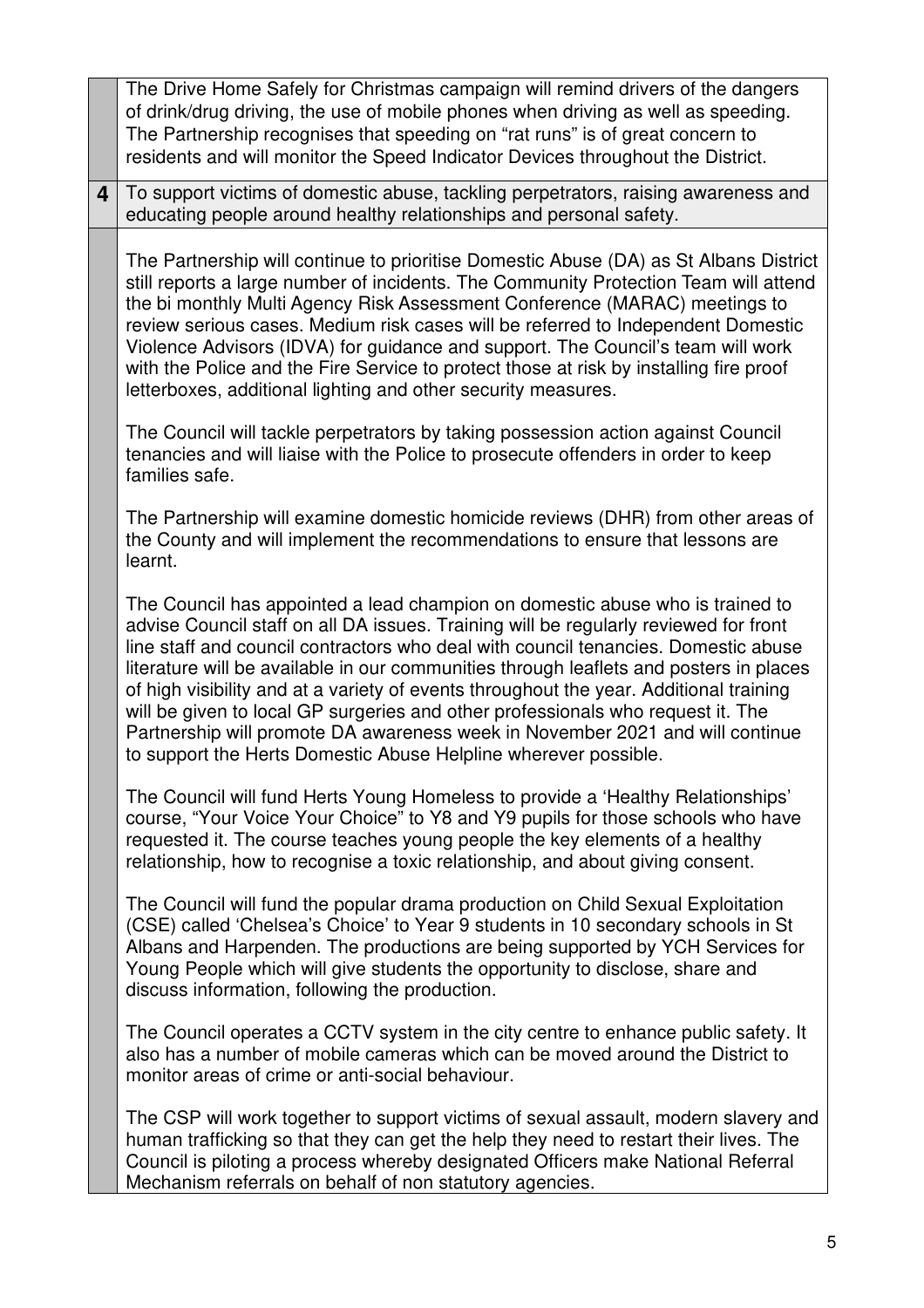| 5 | To provide help and support for those who need it by addressing alcohol and drug<br>misuse, homelessness and street drinking issues, and challenging hate crime.                                                                                                                                                                                                                                                                                                                         |
|---|------------------------------------------------------------------------------------------------------------------------------------------------------------------------------------------------------------------------------------------------------------------------------------------------------------------------------------------------------------------------------------------------------------------------------------------------------------------------------------------|
|   | The Partnership recognises that individuals who commit crime and anti-social<br>behaviour often have mental health issues which need to be addressed. Therefore,<br>the team will work with different agencies including mental health, drug/alcohol and<br>floating support services, to help people keep their accommodation and encourage<br>them to lead healthier lifestyles.                                                                                                       |
|   | Street drinking and begging in the city centre will be tackled by joint working<br>between enforcement and treatment outreach services. The Council works with the<br>Police to try to stop begging in the high street and to signpost homeless people to<br>Open Door and other charitable organisations that can assist them. Both the Police<br>and the Council can issue Community Protection Warnings (CPW) to make<br>individuals aware of the consequences of aggressive begging. |
|   | The Police will issue Dispersal Notices if certain areas of the city experience high<br>levels of anti-social behaviour. The partnership will organise walkabouts in the city<br>centre to identify street drinkers and give them advice about how and where to seek<br>help.                                                                                                                                                                                                            |
|   | There has been considerable focus on the rough sleepers in St Albans city centre.<br>The CSP is working with Hightown Praetorian which provides support to rough<br>sleepers via the Open Door night shelter in Bricket Road, St Albans. There is a<br>dedicated street and recovery worker to assist the rough sleepers with finding<br>suitable accommodation.                                                                                                                         |
|   | The Partnership works with Herts County Council (HCC) on the support that is given<br>to people with drug and alcohol issues. This is currently provided by the contractor<br>Change Grow Live (CGL). The Council will publicise CGL drop in sessions held at<br>Open Door. This contract is due to be reviewed and the Partnership has requested<br>a higher level of local provision in the future                                                                                     |
|   | The Partnership will continue to build links with specialist services to deal with<br>underlying mental health issues and substance misuse.                                                                                                                                                                                                                                                                                                                                              |
| 6 | To promote physical and mental wellbeing for all by assisting vulnerable people,<br>both at home and in the community.                                                                                                                                                                                                                                                                                                                                                                   |
|   | The Partnership will make full use of the 'Safe and Well' service provided by<br>Hertfordshire Fire and Rescue Service targeting the most vulnerable in the<br>community and make referrals to support agencies.                                                                                                                                                                                                                                                                         |
|   | The Council endorses the work undertaken by Communities First to make a positive<br>impact on the wellbeing of local people. The Partnership will recommend these<br>services to residents where possible.                                                                                                                                                                                                                                                                               |
|   | The Partnership will continue to attend meetings with the Community Mental Health<br>Team to share information and plan action for high risk cases. In particular, relevant<br>agencies have been asked to develop a more effective route into treatment for<br>people with drug/alcohol and mental health problems, known as dual diagnosis.                                                                                                                                            |